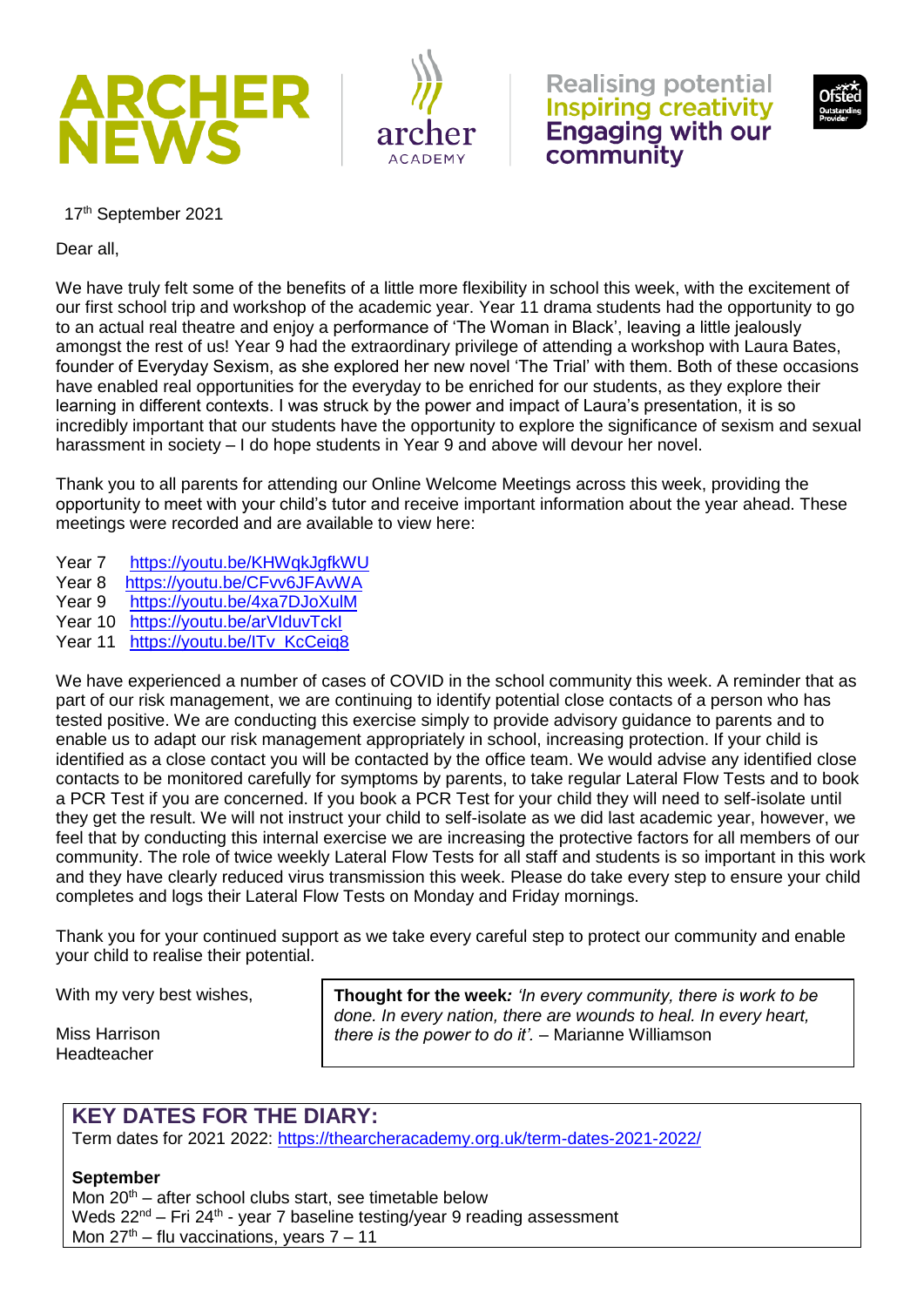Weds  $29<sup>th</sup>$  – settling in evening, year 7, 4.30 – 8pm

### **October**

Weds  $6<sup>th</sup>$  – Open Evening, school closes midday Thurs  $7<sup>th</sup>$  – late start to school, students arrive 10.30am Fri  $8<sup>th</sup>$  – INSET day, school closed Thurs  $21^{st}$  – Prize Giving, by invitation from 7pm Fri  $22<sup>nd</sup>$  – school closes for half term at 1.30pm, after lunch Mon  $25<sup>th</sup>$  – Fri  $29<sup>th</sup>$  – half term holidav

### **November**

Mon  $1<sup>st</sup>$  – school starts, 8.30am Weds  $3<sup>rd</sup>$  – year 11 core subjects evening,  $6.30 - 7.30$ pm Weds  $3^{rd}$  – Fri  $5^{th}$  – Kingswood residential trip, year 7

### **KEY INFORMATION:**

**Covid testing:** All students should test on Mondays and Fridays to keep our community safe. [Upload](https://forms.office.com/r/smZTBhkxXm)  [your lateral flow result](https://forms.office.com/r/smZTBhkxXm) before your child comes to school.

#### **Parentpay**

Please ensure your child's ParentPay account has a positive balance.

### **Timings of the school day**

| Lower             | Year <sub>7</sub> | Year 8            | Year 9            | <b>Upper</b>      | Year 10         | Year 11         |
|-------------------|-------------------|-------------------|-------------------|-------------------|-----------------|-----------------|
| <b>Arrival</b>    | <b>Grass</b>      | <b>Playground</b> | <b>Astro</b>      | <b>Arrival</b>    | <b>Car Park</b> | <b>Car Park</b> |
| <b>Lesson 1</b>   | 08:20             | 08:20             | 08:25             | <b>Lesson 1</b>   | 08:20           | 08:30           |
| <b>Dismissal</b>  | <b>Green gate</b> | Schools +         | <b>Green gate</b> | <b>Dismissal</b>  | <b>Causeway</b> | <b>Causeway</b> |
| <b>Mon/Weds</b>   | 15:30             | 15:35             | 15:40             | <b>Mon/Weds</b>   | 15:30           | 15:40           |
| <b>Tues/Thurs</b> | 15:00             | 15:05             | 15:10             | <b>Tues/Thurs</b> | 15:00           | 15:10           |
| <b>Tues/Thurs</b> | 16:05             | 16:10             | 16:15             | <b>Tues/Thurs</b> | 16:00           | 16:10           |
| <b>Enrichment</b> |                   |                   |                   | <b>Enrichment</b> |                 |                 |
| <b>Fri</b>        | 15:00             | 15:05             | 15:10             | <b>Friday</b>     | 15:00           | 15:10           |

**Homework club:** Homework club will run in the IT suites for 1 hour after the school day finishes on the following days:

### **Lower**

Monday, Thursday, Friday

### **Upper**

Wednesday, Friday

The library is also open daily for Upper School students after school.

**Religious holidays:** The school needs to know in advance if your child will be absent from school to observe any religious festivals. Please could you email: [office@thearcheracademy.org.uk](mailto:office@thearcheracademy.org.uk) and mark the subject of the email 'Religious Observance Absence Request'. Please detail each day your child will be absent from school and for which festival. Days of absence will be authorised for students to attend religious events in a place of worship in accordance with Barnet guidelines. Please assume your request for absence has been authorised unless you hear from the school.

### **SPORTS CLUBS – Mr Clark**

Extra-curricular clubs start from Monday 20th September, please see the clubs available in the timetable below. Clubs will run, where possible, on the days each year group has PE.

• KS3 Girls Football will become KS3 Netball after Christmas.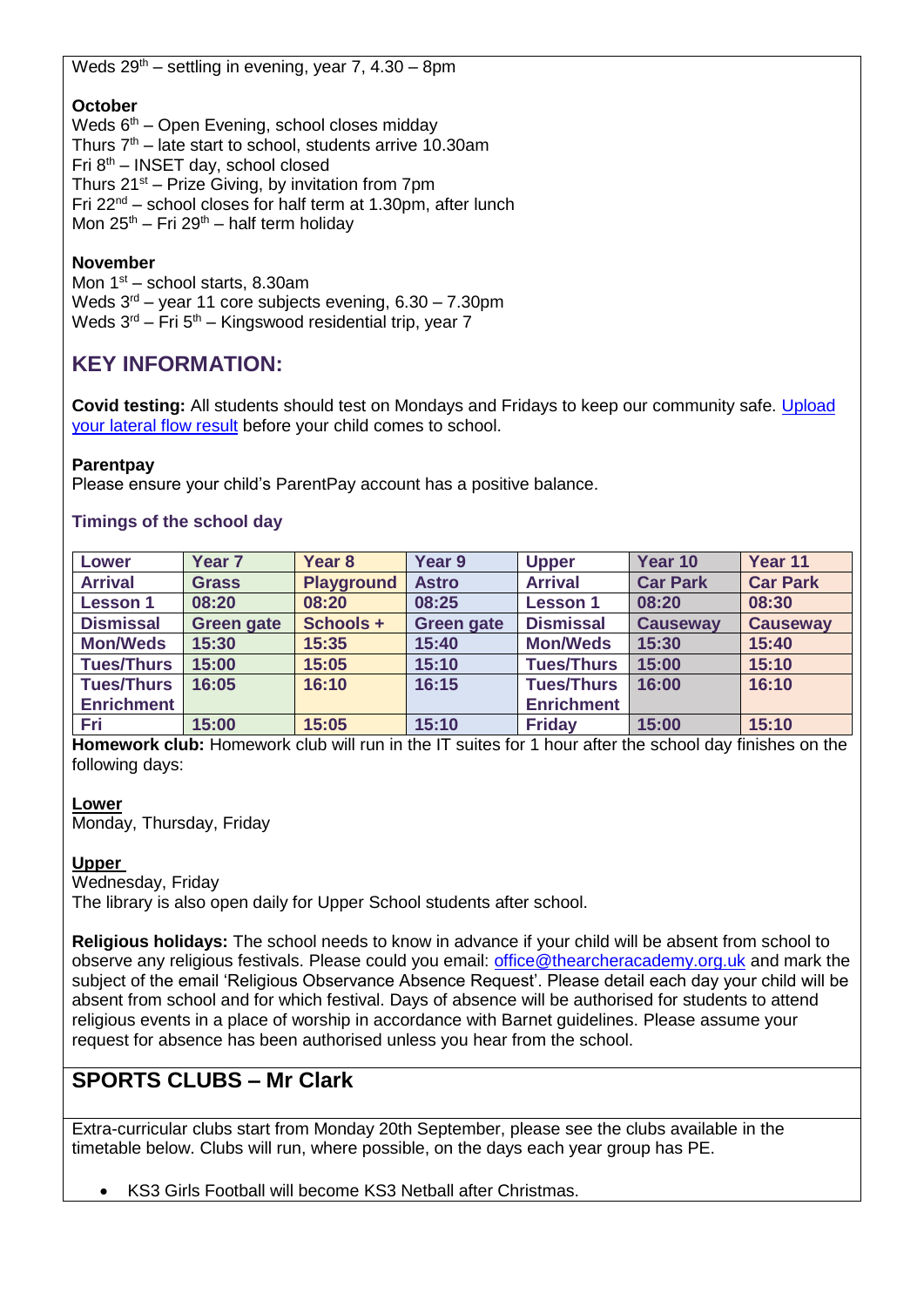| 20 <sup>th</sup> September - 15 <sup>th</sup> December |                   |                                                    |                                              |                                  |                                            |                                               |
|--------------------------------------------------------|-------------------|----------------------------------------------------|----------------------------------------------|----------------------------------|--------------------------------------------|-----------------------------------------------|
|                                                        |                   | <b>MONDAY</b><br>YEAR 10                           | <b>TUESDAY</b><br>YEAR 9                     | WEDNESDAY<br>rear 11             | <b>THURSDAY</b><br>YEAR 7                  | <b>FRIDAY</b><br>YEAR 8                       |
| Before<br>school<br>$7.30 - 8.10$                      | <b>ASTRO</b>      |                                                    |                                              | BOYS Football<br>Year 11<br>JMC. |                                            | <b>BOYS Football</b><br>Year 8<br><b>MCO</b>  |
| After<br>school                                        | <b>ASTRO</b>      | <b>BOYS Football</b><br>Year 10<br>KCL             | <b>BOYS Football</b><br>Year 9<br><b>IME</b> |                                  | <b>ALL Football</b><br>Year 7<br>SLE & JRA | <b>GIRLS Football</b><br>Year 8<br><b>SLE</b> |
|                                                        | <b>MUGA</b>       |                                                    |                                              |                                  |                                            |                                               |
|                                                        | <b>SPORTSHALL</b> | <b>GIRLS Netball</b><br>Year 10 & 11<br><b>KAL</b> |                                              |                                  |                                            |                                               |

# **EVERYDAY SEXISM – Ms Appelquist**

This Thursday Year 9 had the opportunity to meet the author and journalist Laura Bates, founder of the Everyday Sexism Project. Ms Bates spoke about her newest YA novel, The Trial, which explores issues around consent and casual misogyny, and signed copies of her book.



# **ANNA FREUD CENTRE FREE WORKSHOPS – Mrs Mahoney**

The school is delighted to be working with the Anna Freud Centre for children and families once again this academic year. The organisation are offering our parent body a range of free online workshops and webinars focused on wellbeing and mental health, alongside broader parenting support. On Monday a programme will be published to parents. If you would like any further information about joining the workshops, please contact me by email: [MsJMahoney@Thearcheracademy.org.uk.](mailto:MsJMahoney@Thearcheracademy.org.uk) If you would like to join any of the webinars, please sign up via the links below.

## **EQUINE THERAPY – Mrs Mahoney**



This term we are excited to be offering equine therapy again to students. Sessions will run on Friday mornings.

Mabel our therapy pony is very excited and chomping at the bit to get started.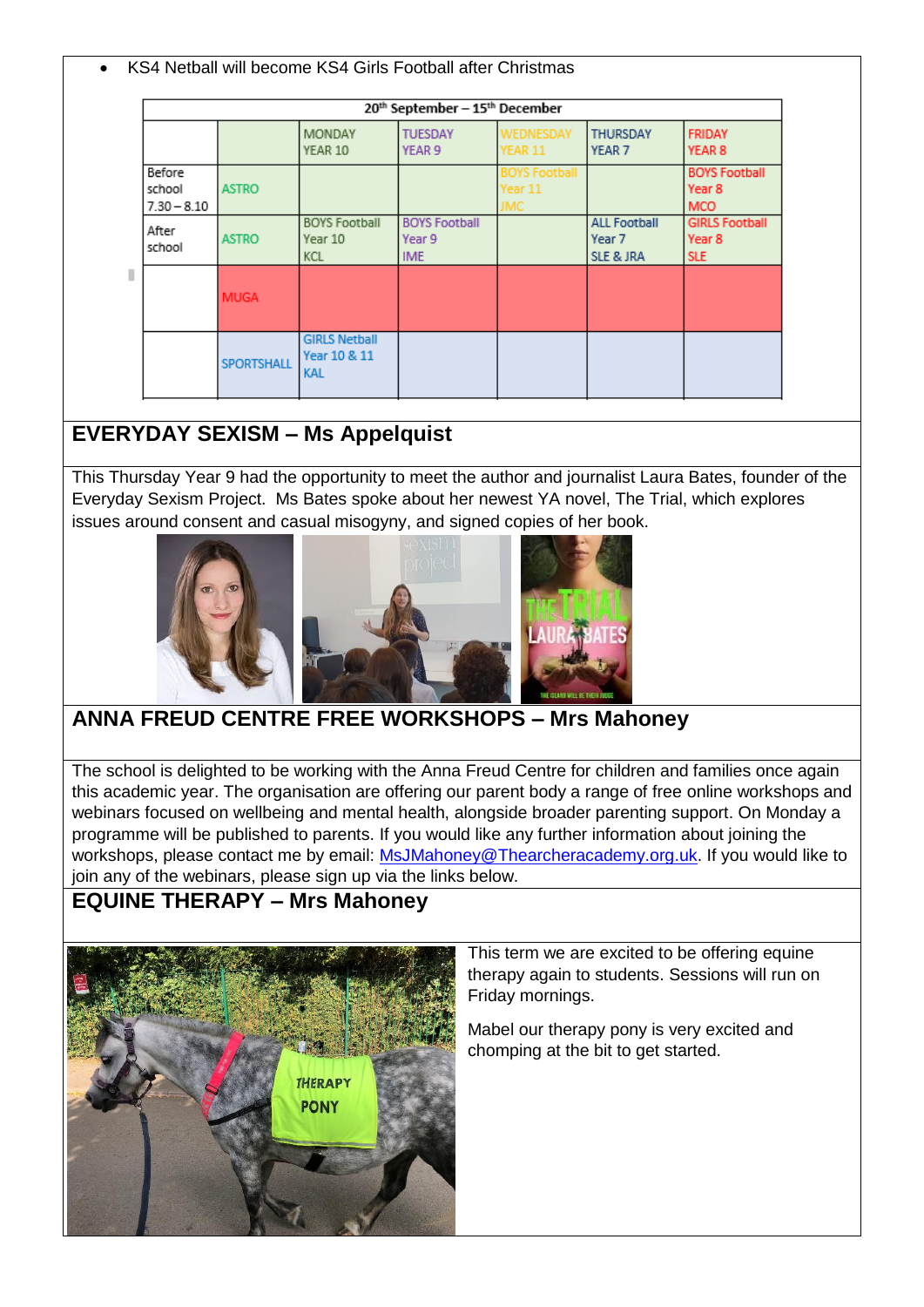### **CANINE THERAPY – Mrs Mahoney**

Walks with Rufus and Nadine start again this term. Students will have the opportunity to walk Rufus around the school garden and in the community.

### **DEPTH ASSESSMENT FORTNIGHT – Mrs Gillham**

**Key dates** - Monday 11th October to Friday 22nd October

Our first depth assessment fortnight will be taking place from Monday 11th to Friday 22nd October. The purpose of this is to provide students with the opportunity to sit summative, in class assessments, that allow them to demonstrate the progress that they have made across a range of topics in their subject areas so far this term.

Students will have an assessment in each subject. Each assessment will take place during normal lesson time. A timetable will be distributed by Heads of Year prior to the week, so that all students are aware of the schedule.

Key points to note:

- Students will receive revision guidance from their teachers in terms of revision topics and structured revision activities, both in lessons and on Show My Homework.
- Students will be informed of the exact time and day of their assessment by each of their subject teachers and a central revision timetable will be provided by Heads Of Year.
- The content of the assessment will include topics studied since the start of September, but may also include other topics studied towards the end of the last academic year (specific guidance will be given by class teachers where this is the case.)
- Some practical subjects may choose to assess work completed over a longer period rather than in the designated week – again specific guidance will be given where this is the case.

During the course of the assessment week, students will continue to be set revision tasks on SMH to help their preparation.

Further information and guidance on how to support your child with revision will be shared in the coming weeks through lessons, homework, tutor time and assemblies.

These are important assessment points, however please be aware that student progress will continue to be assessed through a mixture of classwork, homework and additional depth marked work, to ensure that a complete picture of progress is clear and accounts for a wide range of skills and knowledge.

### **Summer Challenge – Mr Menzies**

The English department have been delighted by the flair, imagination and creativity of our new Year 7 students. Mr Harris remarked, "Wowzers! I have been so impressed with my class. Every student has clearly put time and effort into producing a spectacular piece of work." Well done Year 7! We look forward to a brilliant year and the start of an an incredible journey here at Archer!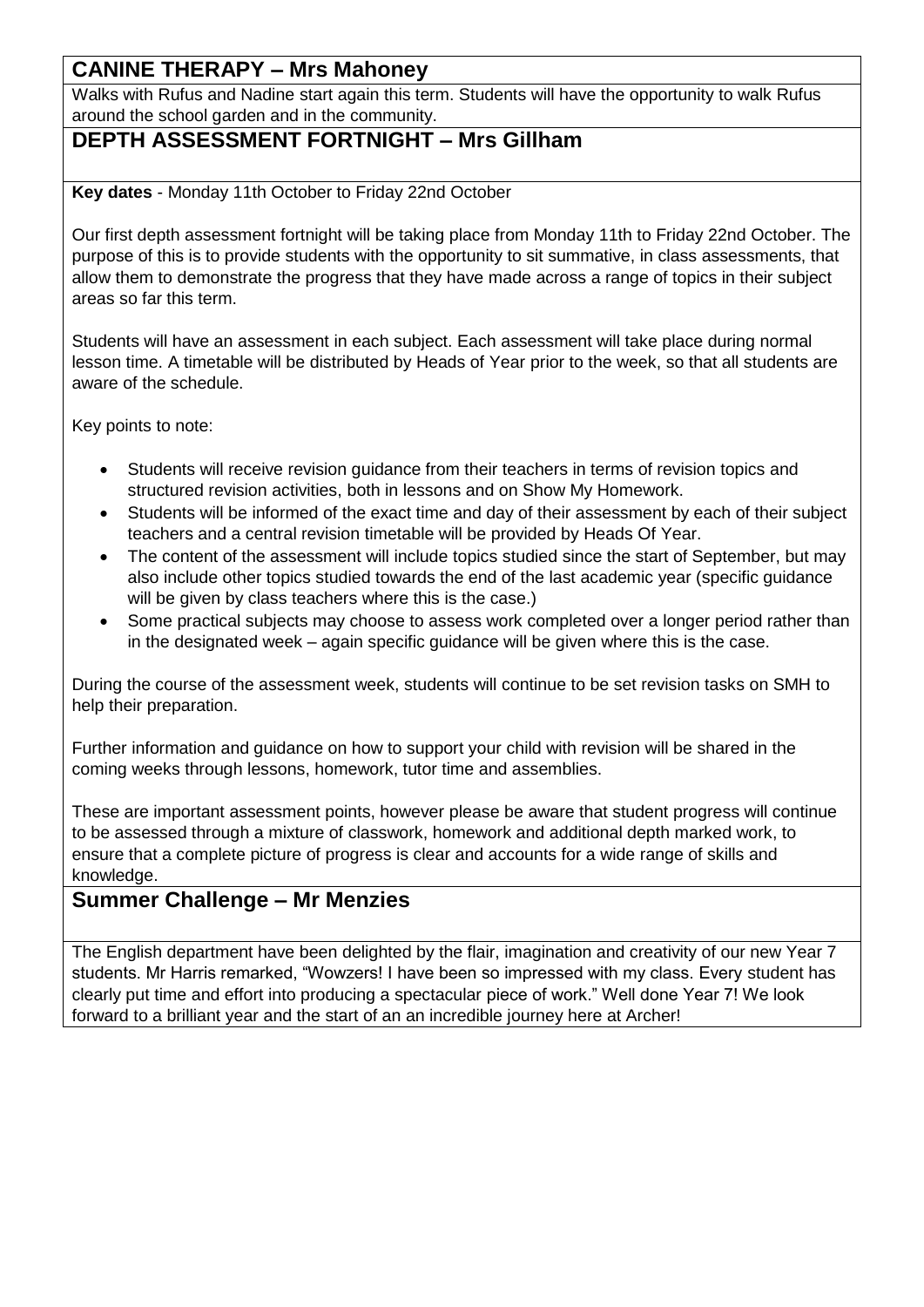Service Planken Stoff FIRE HOTHE COMPLE  $\mathbb{R}$ Kan 7 South Bullion State English Mocanius 1500 archer Moravan de mylling gan pil gar mud to and gar proced.<br>Tour gardy with hi with span seeing slep of the may thy and a<br>layer and decays are likely I do will and work hard in<br>with that I do and also fave gan alway at I hope to  $A = \begin{pmatrix} 0 & 0 & 0 & 0 \\ 0 & 0 & 0 & 0 \\ 0 & 0 & 0 & 0 \\ 0 & 0 & 0 & 0 \\ 0 & 0 & 0 & 0 \\ 0 & 0 & 0 & 0 \\ 0 & 0 & 0 & 0 \\ 0 & 0 & 0 & 0 \\ 0 & 0 & 0 & 0 \\ 0 & 0 & 0 & 0 \\ 0 & 0 & 0 & 0 \\ 0 & 0 & 0 & 0 \\ 0 & 0 & 0 & 0 \\ 0 & 0 & 0 & 0 \\ 0 & 0 & 0 & 0 \\ 0 & 0 & 0 & 0 \\ 0 & 0 & 0 & 0 \\ 0 & 0 & 0$ sor live With the lots of leak ,<br>Redbe (12 years de Alex Moore<br>St Andrews School Summer Homework Once you a sine there was a get rolled its Emily. x The sharp radius that the distribution of the state of the state of the state of the state of the state of the state of the state of the state of the state of the state of the state of the state of the state of the state Unce upon a core that was a gentional manufacture<br>Ensity loved everything the gamby the school street<br>Overall in School and a ske adoned learning. usegue in School and a site adored beams or weakenged<br>Only of School and a mostar param or weakenged<br>It was now she was naturally despited. On<br>It was now she was naturally despited. On<br>It was the strip My She knew was the The next day Emily were to school. At<br>the time the year dairy were to see the Mile.<br>"What are year dairy something," so it Emily<br>"The come to all you, something," so it Emily<br>"What I'll be seeked?"<br>"Outcout".  $\langle \rangle$ The you know arything of a my impossible Firstname ISabella Sumanne Brill-Vegarano Tutor prove 7SMU archer **MY FUTURE SELE** m Do you still enjoy acting and it so, do you long to be<br>on actress someday? As well as that have you discovered<br>any new hotbleus. But you enjoy a lot? I hope that in Mile osted - Where is it!"<br>Finly said - in my closet I hidd it grom my<br>parants? RRINGOD! / Bye" Emily said. Mile<br>smiled hack, wer hock home geter school models uny new normalist noir your signal and life has gone<br>book to have it used to be impossibly it has. Along<br>with that wish, I desire sor there not to be any global<br>barming. Furthermore, whilst brying not to get too<br>optimistic Smiled back.<br>Liey, She took work home ageer achool immedia<br>Liey, She took use the case of close and Fided<br>home soon and the had to oce point. The was<br>from the machine quick no core co bink, DOUS:<br>From the machine quick no Closet and Fiddled u

### **CATERING – Mrs Harrison**

We are delighted to let you know that we will be introducing a new food offering in Upper school starting on Monday. Our Break service will remain the same, but at lunch time we will be launching a delicious new grab and go menu. The menus are based around world street foods and will comprise of freshly prepared dishes, made in our kitchen, using the finest ingredients from locally sourced suppliers. We will keep packaging to a minimum, but when we do need to use it we will ensure it is bio compostable and will work with our caterers to ensure it is disposed of correctly. The menus can be viewed [here.](https://thearcheracademy.org.uk/wp-content/uploads/2021/09/Upper-Site-Lunch-Menu-Autumn-2021.pdf) Please note that next week is Week 3 in our menu cycle.

### **LIBRARY CORNER – Ms Appelquist & Mrs Horwitz**

### Lower School

Hiya Cats, and welcome to Library Corner!



If you are a fan of the middle-grade *Pages & Company* series, you'll be excited to know that The Children's Bookshop in Muswell Hill is hosting a book signing on Saturday the 18th of September (tomorrow!) with the wonderful Anna James! Be there from 11:30. See [here](https://www.childrensbookshoplondon.com/events?utm_campaign=8955dd00-b4d9-4f77-bc78-dd2a6af963a1&utm_source=so&utm_medium=mail&cid=f8f074ef-1f29-49e6-9552-9654b5960300) for details of upcoming events.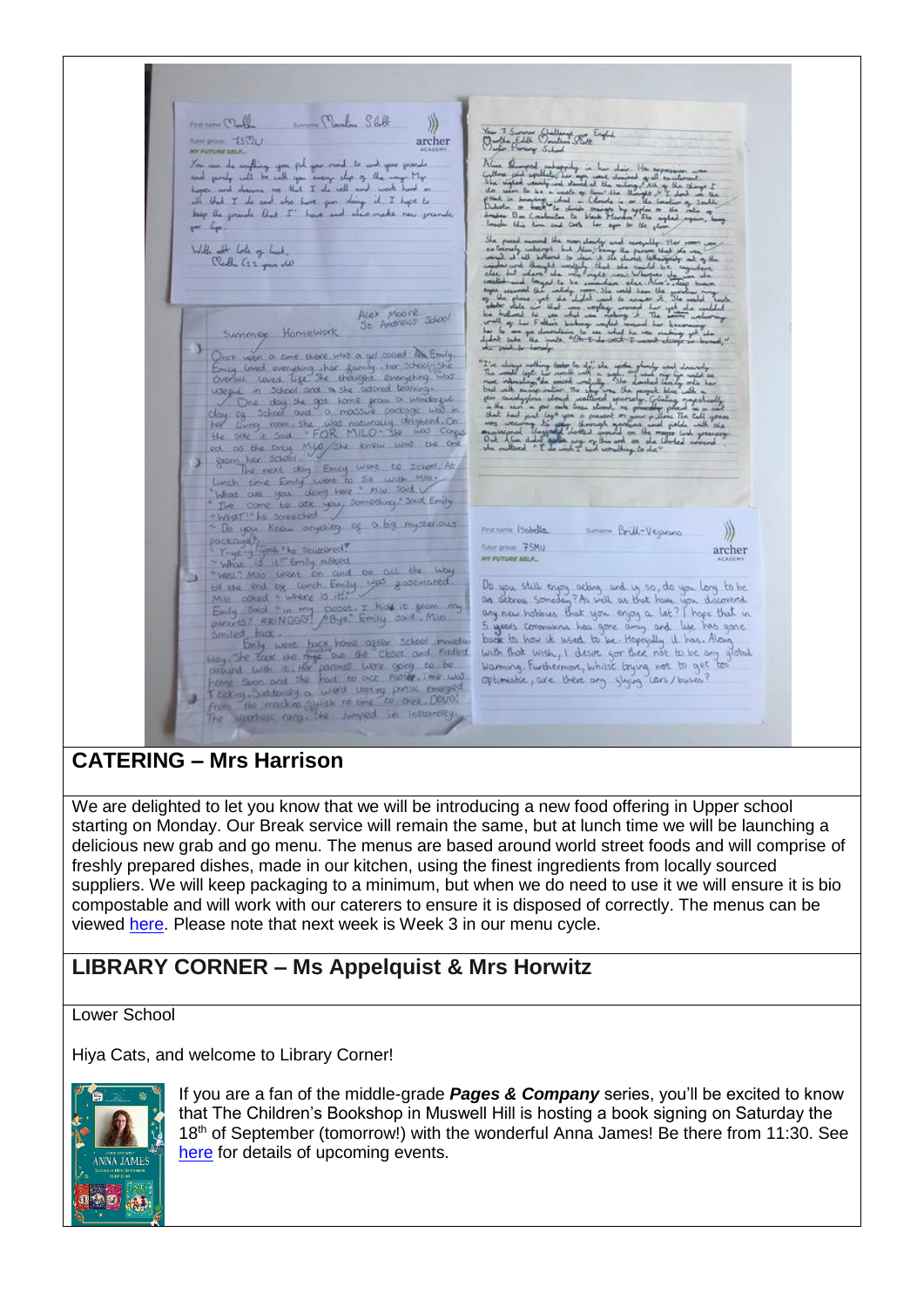File under: *Never Give Up!* Did you know that Mallory Blackman got *82 rejections* before her first book was published? Read [this](https://www.theguardian.com/books/2021/sep/11/malorie-blackman-hope-is-the-spark) great interview with the author of *Noughts and Crosses* to hear how she spent lockdown. Hint: a new book is coming out! *Endgame* is available in bookstores this week.





Nicola Morgan, author of *Blame My Brain* and *The Teenage Guide to Life Online*, has produced another book as a result of the pandemic. *Be Resilient* is her guide to bouncing back and building a healthy outlook, to achieve what you want and guard your mental health. See [here](https://www.youtube.com/watch?v=h46gsLban4k) as she details the main points of her book, all through the medium of football!

Upper School

### **Awesome News!!! The Upper Campus Library is open and a hive of activity.**

**Hours:**

#### **LIBRARY HOURS YEAR 11**

| Monday:    | 12h50 - 13h30 (LUNCH) AND 15h45 - 17h00 (After School) |
|------------|--------------------------------------------------------|
| Tuesday:   | 10h30-10h50 - <b>BREAK</b>                             |
| Wednesday: | 12h50 -13h30 (LUNCH) AND 15h45 - 17h00 (After School)  |
| Thursday:  | $10h30 - 10h50 - BREAK$                                |
| Friday:    | 12h50-13h30 (LUNCH) AND 15h10-16h00 (Library Closes)   |

### **LIBRARY HOURS YEAR 10**

| Monday:   | 10h30-10h50 - BREAK                                   |
|-----------|-------------------------------------------------------|
| Tuesday:  | 12h50-13h30 (LUNCH) AND 15h45-17h00 (After School)    |
|           | Wednesday: $10h30 - 10h50 - BREAK$                    |
| Thursday: | 12h50 -13h30 (LUNCH) AND 15h45 - 17h00 (After School) |
| Friday:   | $10h30 - 10h50 - BREAK$                               |

Looking forward to seeing you and do let me know what you are Reading! @ [Mrsrhorwitz@thearcheracademy.org.uk](mailto:Mrsrhorwitz@thearcheracademy.org.uk)

# **HEAD OF YEAR UPDATES**

#### **Year 11 - Mr McSherry**

Now we're up and running, the year group have made an excellent start to Year 11. You can really feel the shift across classrooms this week. Here are some key figures for you:

160 students in Year 11.

64 attendees at last night's Year 11 Online Parent Welcome Meeting. 54 students met the Archer+ deadline for submitting choices. 16 students have been late for school so far this term.

I am writing to request your support and engagement in such key parts of school life. I know you aware that this is an important year for your child, and it is imperative that you know that we are ready and willing at school to ensure your child achieves their very best. As I know you do, we also want the very best for them.

I will be sending out the resources from the Parent Welcome Meeting, as well as some key questions and answers. I ask that you sit with your child and review the information carefully. There is a lot of information, all of which is geared towards helping your child. There are also aspects of uniform and equipment, which remain a key priority for us. Please do ensure your child is well prepared for school and is dressed as they should be. All details are included on the slides.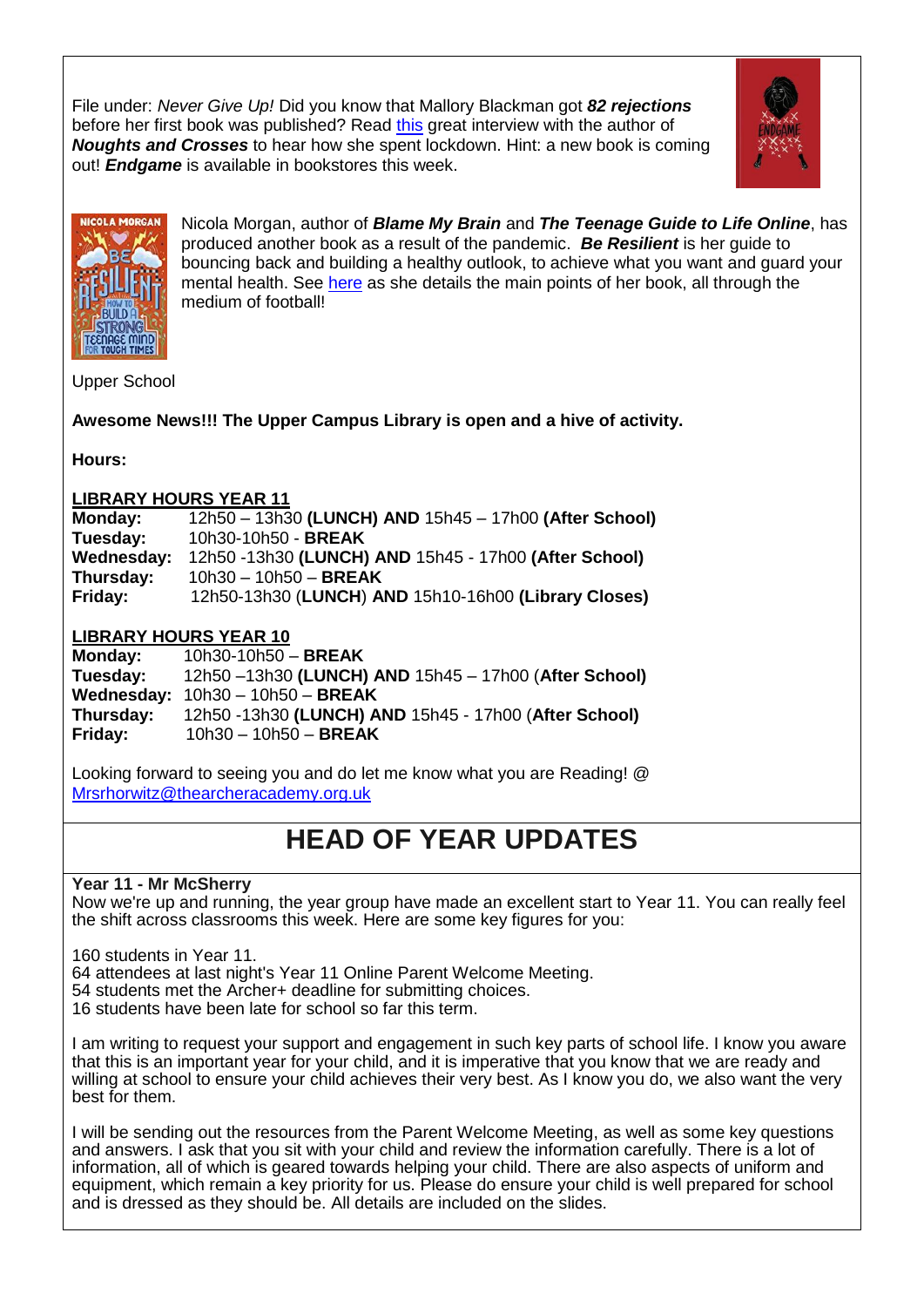If you do have any questions, please email the relevant member of staff, each section of the PowerPoint will be titled with the name of the staff member presenting.



**Sonny F** - For impressing Miss Bowles and Mr McSherry this week

**Caesar C -** For attending additional revision opportunities this week across his subjects

#### **Year 10 - Miss Alcock**

This week we have seen the year group fully immerse themselves into their GCSE subjects and students have already been praised for their conduct and effort across a range of lessons! In particular, students have been recognised for their excellent attitude to learning in GCSE PE. Drama and Computer Science. The year group are clearly enjoying their new personalised timetables.

Thank you to all the parents that attended the welcome evening on Tuesday, if any parents have questions following the evening, please do not hesitate to contact me.

This week the year group were informed of their enrichment choices, and I am so excited to see these start next week.

Mrs Brami was extremely proud of her year 10 vocational studies students this week and the majority have gone home with a postcard! Well done!

Please do remind students to set out a clear homework timetable and check their show my homework. Students will be set 1 hour per subject per week.



**Rudy H** - for his excellent attitude in PE **Clarice** - for always supporting her tutor group

#### **Year 9 - Mr Constantinou**

Thank you to those of you that came to the parent meeting on Tuesday, I know there were some difficulties in joining the form specific meetings, please do not hesitate to get in contact with your child's form tutor if you have any questions.

In Lifelong Learning this week, the students finished looking at the events in Afghanistan and begun to explore the idea of identity. They have started creating their own family tree, assessing the impact of social media and exploring why identity is important. The students were also lucky enough to have been visited by Author Laura Bates discussing her new book, The Trial, and the wider themes around it, which covered some intense and serious subject matters. Please do talk to you child about the assembly and encourage them to ask questions if they have any.

Prefect interviews will be starting next week, those who applied have all received details in order to prepare for their interview. They will be delivering a pre-prepared presentation to Ms Gunn and myself, where they will outline why they are suitable for the role and what they think they will bring to it, followed by a few on the spot questions. This process will be competitive and I would encourage you to have a conversation with your child if they are applying. It is a difficult thing, to put yourself forward for a role, and it would be good to be on the front foot to prevent too much disappointment for those that aren't chosen.



**Jacob B** - a brilliant start to the term, earning a huge amount of merits **Nava I** - always hard working and polite, a true example of the Archer Way

#### **Year 8 – Mr Wick**

Our first full week in the bag, and what a week it has been. It was lovely seeing the students reforming their friendships and looking so comfortable being back at school. Year 8 are continuing to meet and even exceed our expectations, I have been delighted to see the sheer number of merits awarded since